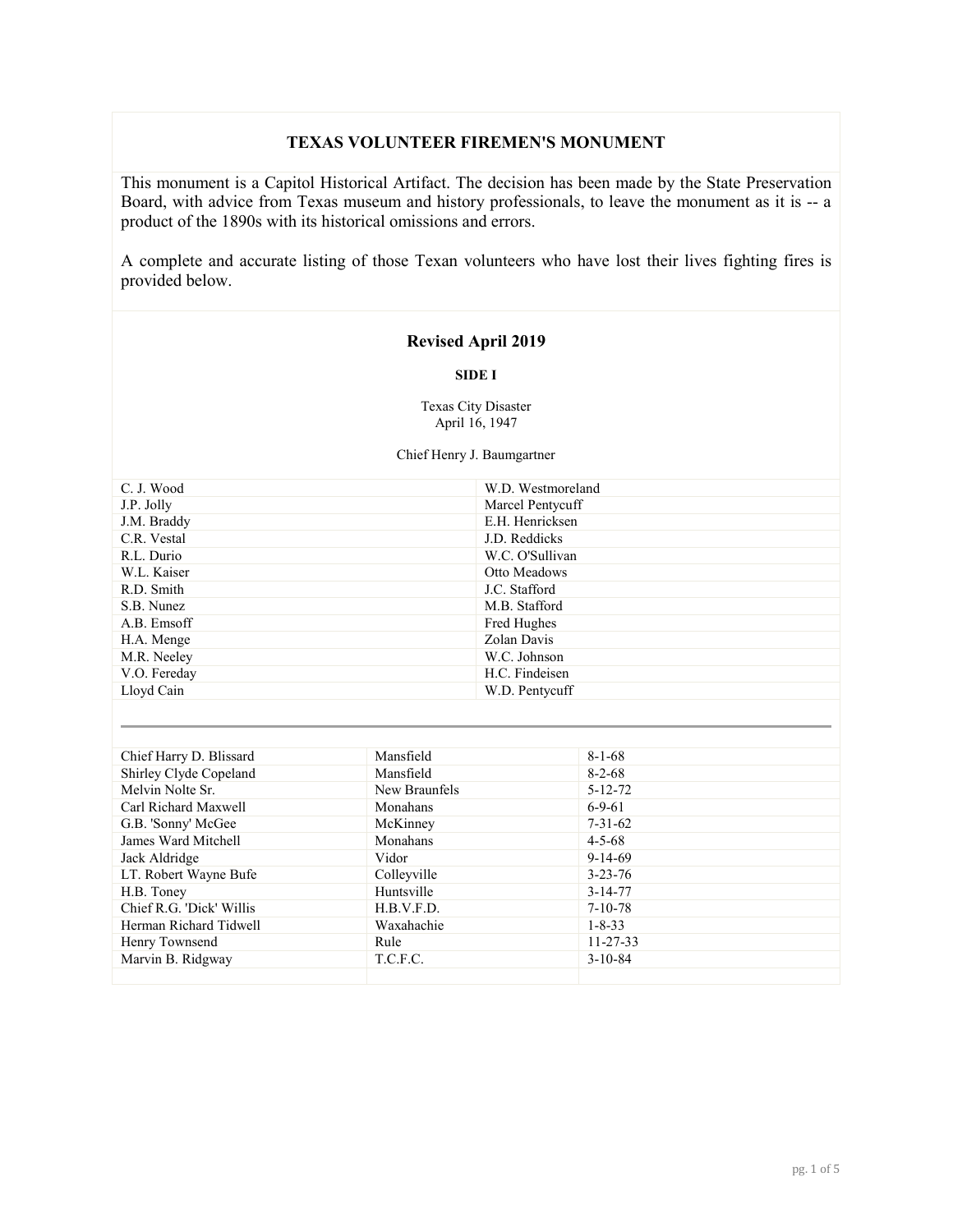## **SIDE 2**

#### IN MEMORY OF

EUGENE T. DEATS, Sr. Foreman of Colorado Fire Company No. 2. of Austin Tex who lost his life in service at Blind Institute fire Nov. 9, 1877.

BERT STRICKLAND of Cisco Fire Dept., Cisco, Texas.

FRED J. FERRIS, Ennis, Texas, Born Oct. 25, 1885 - Died Sept. 4, 1910 from injuries received in the discharge of his duties as volunteer fireman.

JOSEPH J. TURPIN, May 16, 1881 - June 22, 1911, Hose Company No. 1, Denton, Texas.

EARNEST J. BUSHEY, Sept. 27, 1894-June 22, 1911, Combination Company No. 1, Denton, Texas.

FLOYD WM. ACEBO, Aug. 18, 1894-Feb.18, 1914, Pioneer Fire Company No. 1, Corpus Christi, Texas.

TOM E. QUINN, July 24, 1887-April 22, 1915, North Austin Company No. 6, Austin, Texas.

| W.O. Ledbetter    | <b>Childress</b> | $11 - 5 - 20$  |
|-------------------|------------------|----------------|
| J.W. Carter       | Comanche         | $6 - 24 - 24$  |
| Henry Paddleford  | Coleman          | $3-14-25$      |
| Clem S. Streckfus | Mercedes         | $12 - 29 - 26$ |
| J.E. Butler       | Sabinal          | 3-29-27        |
|                   |                  |                |

VOLUNTEER FIREMEN Erected by The State Fireman's Association of Texas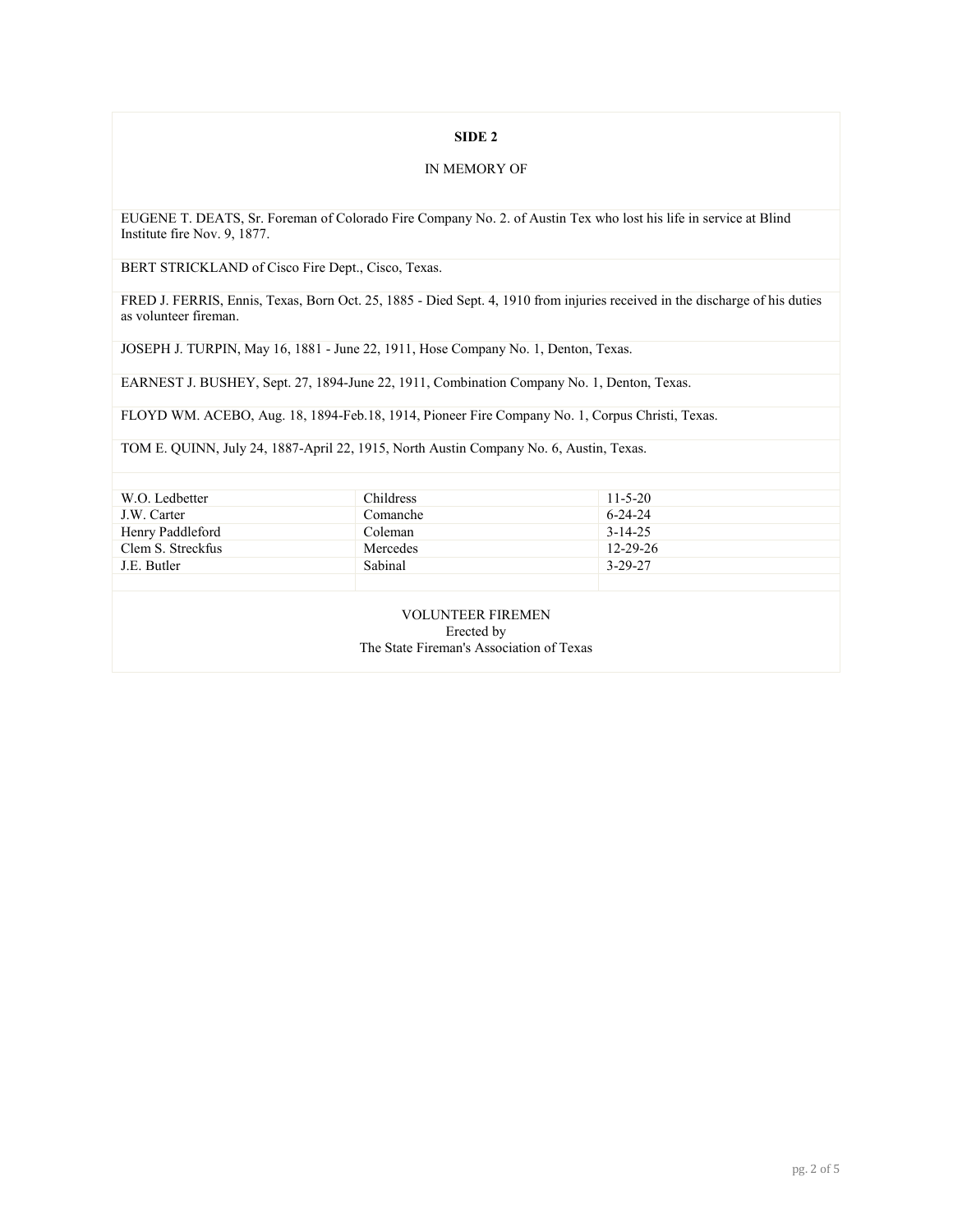|                      | SIDE <sub>3</sub>    |                |
|----------------------|----------------------|----------------|
| Geo A. Koonce        | Lorenzo              | $7 - 16 - 27$  |
| W.D. McCulley        | Brownwood            | $6 - 25 - 28$  |
| K.W. Anderson        | Commerce             | $11 - 27 - 28$ |
| J.N. Bryan           | Lubbock              | $1 - 9 - 29$   |
| <b>August Barrow</b> | Gonzales             | $6 - 28 - 30$  |
| Jesse C. Reagan      | Perrytown            | $9 - 24 - 30$  |
| Felix Bauer          | Robstown             |                |
| Lowell Read          | Deport               |                |
| K.C. Swadley         | <b>Grand Prairie</b> |                |
| A.C. Talley          | Gainesville          |                |
| Geo. Runnion         | Kilgore              |                |
| Major Tallley        | Kilgore              |                |
| Arnold Spacek        | La Grange            |                |
| Louis Wolff          | Lockhart             |                |
| W. Wozencraft        | Merkel               |                |
| <b>Ernest Alves</b>  | New Braunfels        |                |
| Clyde Landers        | Plano                |                |
| J.W. Hooper          | Rockdale             |                |
| J.W. Williams        | Rockdale             |                |
| Edward A. Poston     | Gatesville           |                |
| Jim C. Cousineau     | Brownfield           | $12 - 22 - 58$ |
| Wayland I. Parker    | Brownfield           | $12 - 22 - 58$ |
|                      |                      |                |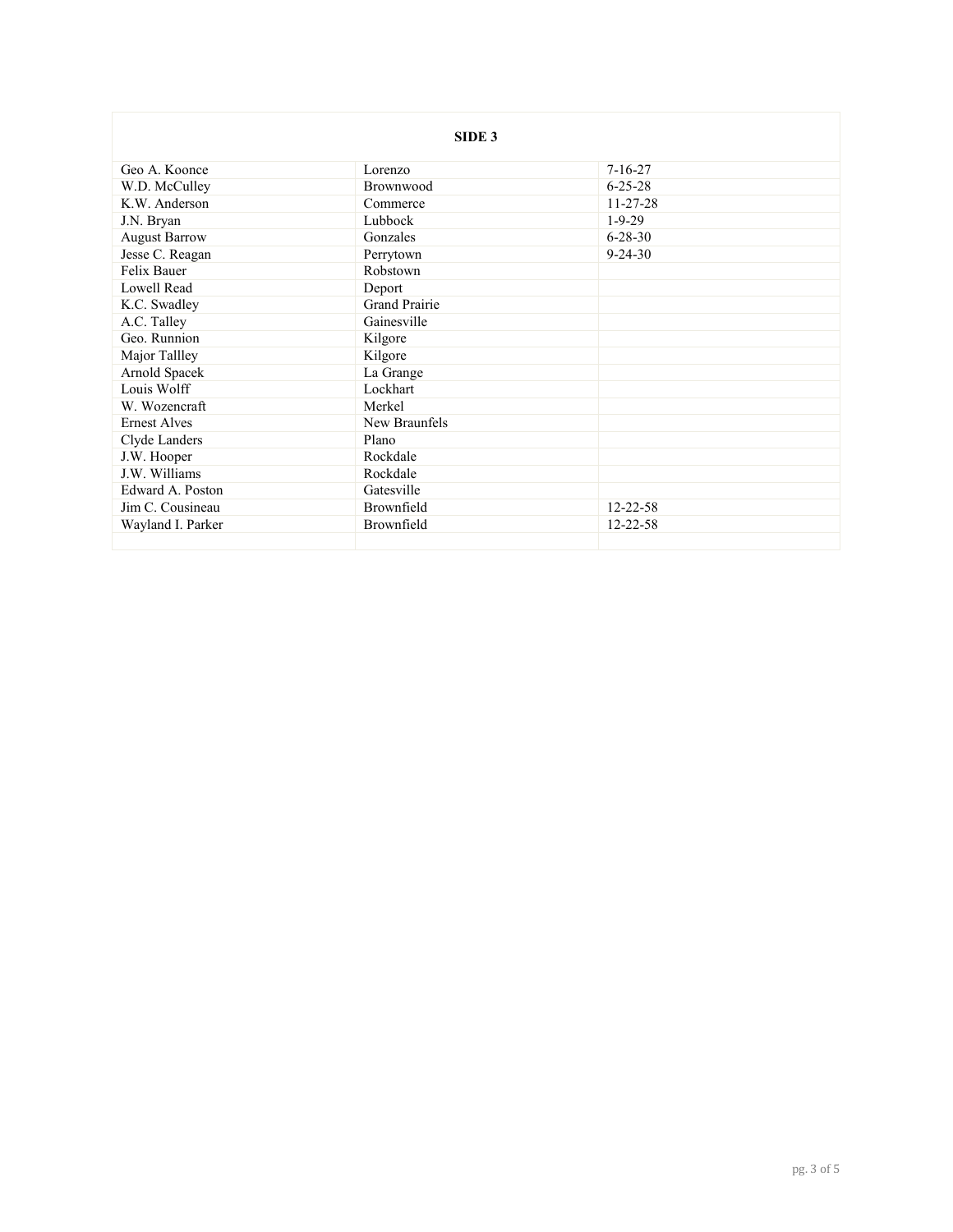## **SIDE 4**

#### DUMAS-SUNRAY DISASTER JULY 29, 1956 DUMAS

| Ollen W. Cleveland | Billy Joe Dunn     |
|--------------------|--------------------|
| Sam A. Gibson, Jr. | Albert O. Milligan |
| Paschal Pool       | Meryl W. Slagle    |
|                    |                    |

## Donald W. Thompson

### SUNRAY

| Chief Ray Biles  | Lewis A. Broxson |
|------------------|------------------|
| Gilford R. Corse | Claude Emmett    |
| Alvin Freeman    | D.C. Lilley      |
| James L. Rivers  | Virgil W. Thomas |
|                  |                  |

## 1896

| Roy L. Goin, Clyde, 1974                 | J.N. Wells, Luling, 1933              |
|------------------------------------------|---------------------------------------|
| Ira R. Akers, Clyde, 1974                | Larry Stephens, Joshua, 1984          |
| Marc K. Gilmore, Clyde, 1974             | Michael F. West, Spring, 1985         |
| Charles W. Rose, Clyde, 1974             | Don Hilliard, Slocum, 1997            |
| Jeffery Osmun, Crowley, 1992             | Steve A. Tippens, Etoile, 1998        |
| Clifford R. Harris, Rusk, 1994           | Brian Collins, River Oaks, 1999       |
| Earl Virgin, Jr., Iowa Park, 1968        | Phillip Dean, River Oaks, 1999        |
| James A. Warwick, Burnet, 1996           | Garry Sanders, Sansom Pk, 1999        |
| Walter Gass, Sealy, 2000                 | Wm. McGinnis III, Surfside, 1996      |
| James Dunham, Saint Jo, 1999             | James Hill, Daingerfield, 2000        |
| Bert Bruecher, Pleak, 1999               | David Butler, Idalou, 2000            |
| B.C. Hamilton, So. Oaks, 1998            | Albert Voris, Jr., Combine, 2000      |
| Vandell Weathers, Cisco, 1987            | James Renfroe, Dallas Co., 2000       |
| David R. Butler, Spr. Branch, 2001       | Donald Deussen, Justin, 1962          |
| Jack Maxey, Chilton, 1994                | Roger M. Dunn, Clute, 2002            |
| Charles L. Mathew, LaBelle-Fannett, 2003 | Gary L. Staley, Porter, 2003          |
| James Taylor, Blossom, 2003              | Stephen McGregor, Baird, 2003         |
| Patrick McKinney, Colorado City, 1998    | Charles Flowers, Sr., New Caney, 2003 |
| Gary Don Fox, Bluegrove, 2004            | Chad Wessels, Briggs, 2005            |
| Bobby Boyles, Jr., Crosby, 1981          | James McMorries, Howardwick, 2006     |
| Clint Rice, Carlton, 2005                | William Simes, Giddings, 2007         |
| Elmer Homilius, Comfort, 1984            | Robert Knight, Teague, 2008           |
| Kevin Williams, Noonday, 2007            | Joe Jordan, Pickton Pine Forest, 2008 |
| Austin Cheek, Noonday, 2007              | Thomas Araguz III, Wharton, 2010      |
|                                          |                                       |